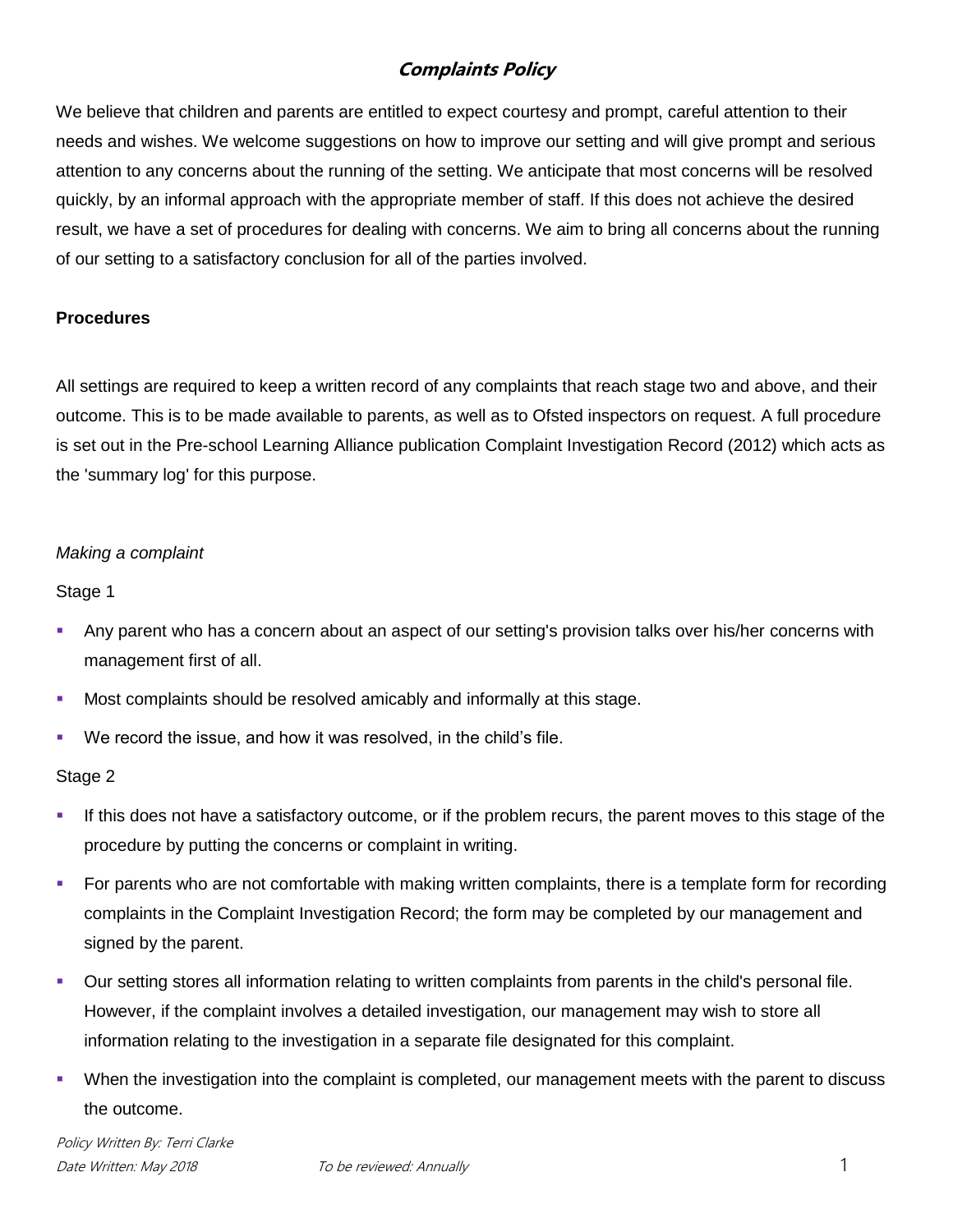# **Complaints Policy**

- We inform parents of the outcome of the investigation within 28 days of him/her making the complaint.
- When the complaint is resolved at this stage, we log the summative points in our Complaint Investigation Record, which is made available to Ofsted on request.

## Stage 3

- If the parent is not satisfied with the outcome of the investigation, he or she requests a meeting with our manager and the chair/ registered person. The parent may have a friend or partner present if they prefer and our management should have the support of the management team.
- An agreed written record of the discussion is made, as well as any decision or action to take as a result. All of the parties present at the meeting sign the record and receive a copy of it.
- **This signed record signifies that the procedure has concluded. When the complaint is resolved at this** stage, we log the summative points in our Complaint Investigation Record.

## Stage 4

- If at the stage three meeting the parent cannot reach agreement with us, we invite an external mediator to help to settle the complaint. This person should be acceptable to both parties, listen to both sides and offer advice. A mediator has no legal powers, but can help us to define the problem, review the action so far and suggest further ways in which it might be resolved.
- Staff or volunteers within the Pre-school Learning Alliance are appropriate persons to be invited to act as mediators.
- The mediator keeps all discussions confidential. S/he can hold separate meetings with our staff and the parent, if this is decided to be helpful. The mediator keeps an agreed written record of any meetings that are held and of any advice s/he gives.

## Stage 5

- When the mediator has concluded her/his investigations, a final meeting between the parent and our management and chair/ registered person is held. The purpose of this meeting is to reach a decision on the action to be taken to deal with the complaint. The mediator's advice is used to reach this conclusion. The mediator is present at the meeting if all parties think this will help a decision to be reached.
- A record of this meeting, including the decision on the action to be taken, is made. Everyone present at the meeting signs the record and receives a copy of it. This signed record signifies that the procedure has concluded.